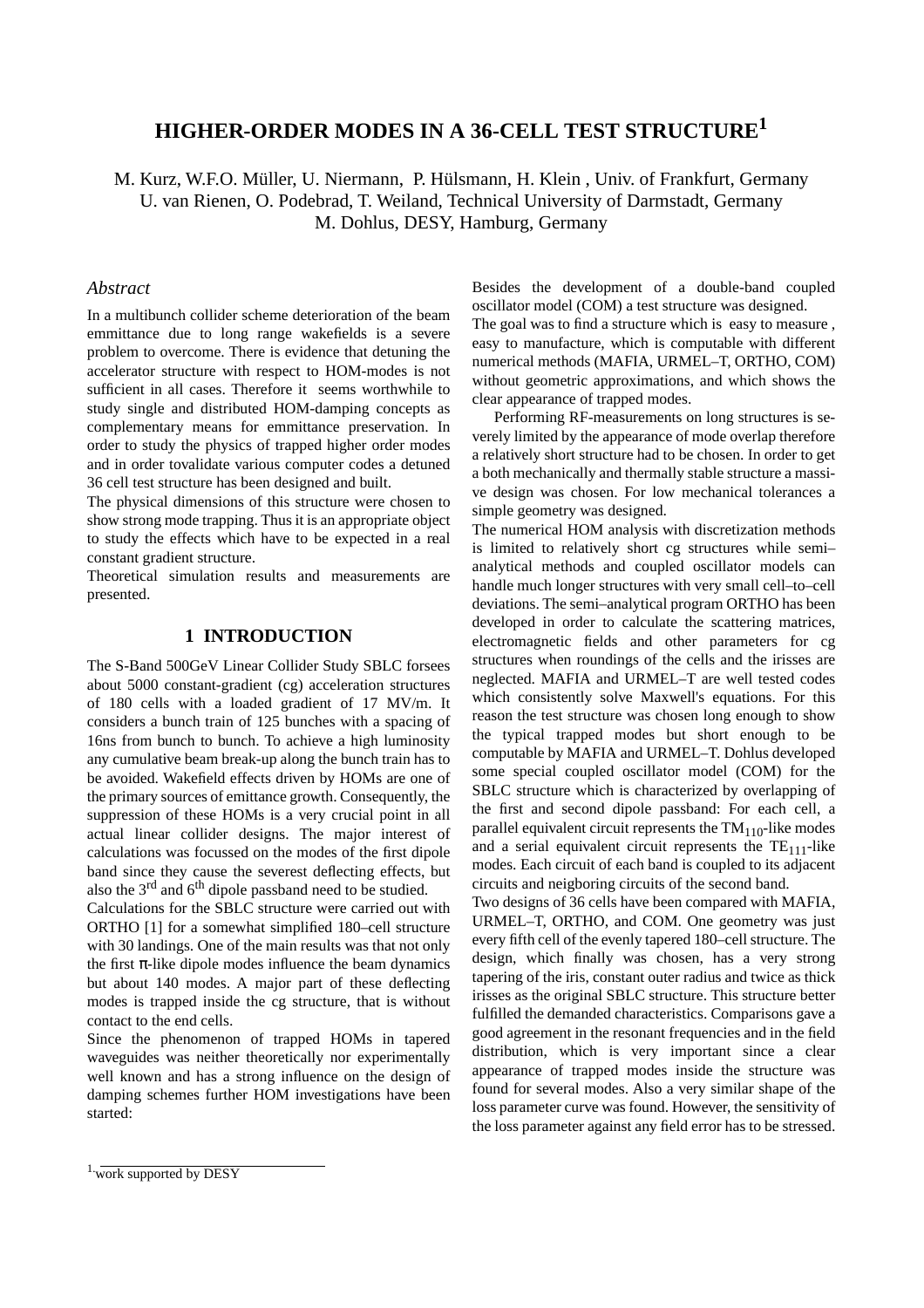## **2 MEASUREMENTS**

## *2.1 The Test Setup*

The structure, made of standard OFHC copper, consists of 36 cells clamped together by truss rods. Overall length is 1300mm, cut-off pipes of 100mm length are attached to each end of the structure. The cell geometry is similar to the one chosen for the SBLC, except for the iris thickness which is 10mm instead of 5mm. The iris openings are evenly tapered from 40mm diameter at the beginning to 20mm at the end.



Figure 2.1:Picture of the test-setup

Proper alignment is ensured by laying the structure on top of an optical bench. The field measurements were performed using a modified nonresonant bead pull technique [2, 3]. Data is taken by a HP8753c network analyzer for 801 discrete positions along several paths parallel to the cavity axis. In Figure 1 a picture of the test setup is shown.

# *2.2 The Measurement Method*

The method applied is a vriant of the nonresonant beadpull technique as described elsewhere [5]. In the measurements we are interested in both the longitudinal and the transversal component of the electric field. If we use isotropic dielectric material with shapes like rotational ellipsoids the form factor â of the bead becomes a sum of independent quantities. Two beads of different shape (e.g. needle and shim) are needed.

$$
A\begin{pmatrix} \frac{\Delta s_{21}^{(1)}}{a^{[1]}}\\ \frac{\Delta s_{21}^{(2)}}{a^{[2]}} \end{pmatrix} = \begin{bmatrix} 1 & f_1\\ 1 & f_2 \end{bmatrix} \cdot \begin{bmatrix} \tilde{E}_z\\ \tilde{E}_\perp \end{bmatrix}
$$
\n
$$
with \tilde{E} = \frac{E^2}{P_{loss}}, A = \frac{(1 + k_1 + k_2)^2}{2\omega \sqrt{k_1 k_2}}, and f = \frac{a_\perp}{a_z}
$$
\n(1)

After performing two measurements along the same path using the different beads equation (1) is then solved for E.

#### **3 RESULTS**

For the measurements two ceramic beads of different shapes (needle,  $\varnothing$  0.6mm, length 7.5mm and shim,  $\varnothing$ 4.7mm, 0.31mm thick) were used. Both beads were calibrated in a TM $_{010}$ -pillbox for their longitudinal and transversal perturbation constants. The needle consisting of  $Al_2O_3$  showed very stable values of over the period of measurements whereas the shim revealed a significant change. It is believed that this is due to hygroscopic properties of the bead.



Figure 3.1:Transversal E-field of Mode #13, frequency 4.150295 GHz, on-axis



Figure 3.2:Mode #19, Longitudinal E-field, 4.18557 GHZ, taken at  $kr = 1, 7$  mm off-axis

Several modes of the first dipole passband were measured and compared to numerical predictions. It appeared that the choice of discretization parameters is cruicial for proper results. Mode #13 was first found with MAFIA. The measurements proved the existence of this mode very nicely. Except for this mode all other members of the first